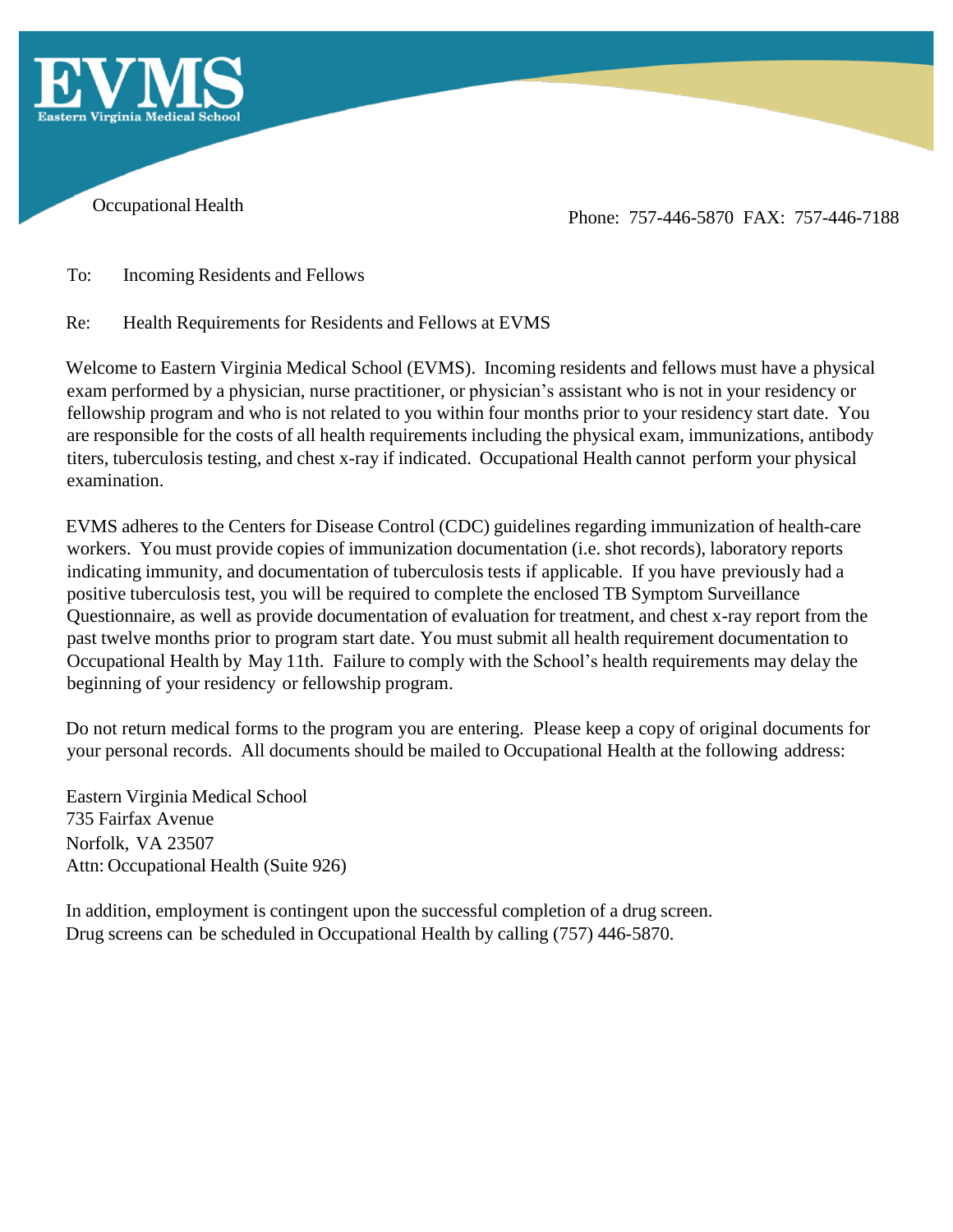## Eastern Virginia Medical School Pre-Placement Medical Questionnaire/Physical Exam

# ARE YOU A CURRENT OR FORMER EVMS STUDENT? YES or NO

## **Section 1: Identification**

| <sup>1</sup> sex: Female Male | Social Security Number: xxx / xx / |  |
|-------------------------------|------------------------------------|--|
|                               | Height: Ft. In.<br>Weight:         |  |
|                               |                                    |  |

This form is to help the medical provider assess your ability to perform the essential functions of the job for which you have applied, whether accommodations are appropriate or required, and/or your need for special or emergency procedures. Some job classifications may require additional information and examination. This information is confidential. It will be part of your *medicalrecord.*

Relative to this job, is there any health-related condition for which you require accommodation, i.e. job modification, structural changes to the work area? If so, please list:

| $\overline{\phantom{a}}$ | the contract of the contract of the contract of the contract of the contract of the contract of the contract of |  |
|--------------------------|-----------------------------------------------------------------------------------------------------------------|--|

3. \_\_\_\_\_\_\_\_\_\_\_\_\_\_\_\_\_\_\_\_\_\_\_\_\_\_\_\_\_\_\_\_ 4. \_\_\_\_\_\_\_\_\_\_\_\_\_\_\_\_\_\_\_\_\_\_\_\_\_\_\_\_\_\_\_\_\_

**Section 2: Personal Medical History**

| Allergies/allergic reaction    | YES        | NO.       | Heart attack                    | <b>YES</b> | NO.       |  |  |  |
|--------------------------------|------------|-----------|---------------------------------|------------|-----------|--|--|--|
| Angina                         | YES        | <b>NO</b> | Irregular heart beat            | <b>YES</b> | NO.       |  |  |  |
| Asthma                         | YES        | <b>NO</b> | Pain or tightness in your chest | <b>YES</b> | NO.       |  |  |  |
| Back problems                  | YES        | NO.       | High blood pressure             | <b>YES</b> | NO.       |  |  |  |
| Chest injury                   | <b>YES</b> | <b>NO</b> | Hearing/ear problems            | <b>YES</b> | NO.       |  |  |  |
| <b>Chronic bronchitis</b>      | YES        | <b>NO</b> | Hepatitis                       | <b>YES</b> | NO.       |  |  |  |
| Claustrophobia                 | <b>YES</b> | <b>NO</b> | Kidney disease                  | <b>YES</b> | NO.       |  |  |  |
| <b>Diabetes</b>                | YES        | <b>NO</b> | Lung disease                    | <b>YES</b> | NO.       |  |  |  |
| Ear injury                     | YES        | <b>NO</b> | Pneumothorax                    | <b>YES</b> | <b>NO</b> |  |  |  |
| Emphysema                      | YES        | <b>NO</b> | Seizures                        | <b>YES</b> | NO.       |  |  |  |
| Epilepsy                       | YES        | <b>NO</b> | Stroke                          | <b>YES</b> | NO.       |  |  |  |
| If yes to any, please explain: |            |           |                                 |            |           |  |  |  |

## Have you ever had any of the following? (Please Circle)

Do you currently have any of the following symptoms of pulmonary or lung illness? (Please Circle)

| Shortness of breath                                                              | YES        | <b>NO</b>     |
|----------------------------------------------------------------------------------|------------|---------------|
| Shortness of breath when walking on level ground or up a slight incline          | <b>YES</b> | <sub>NO</sub> |
| Shortness of breath when walking with others at an ordinary pace on level ground | <b>YES</b> | <sub>NO</sub> |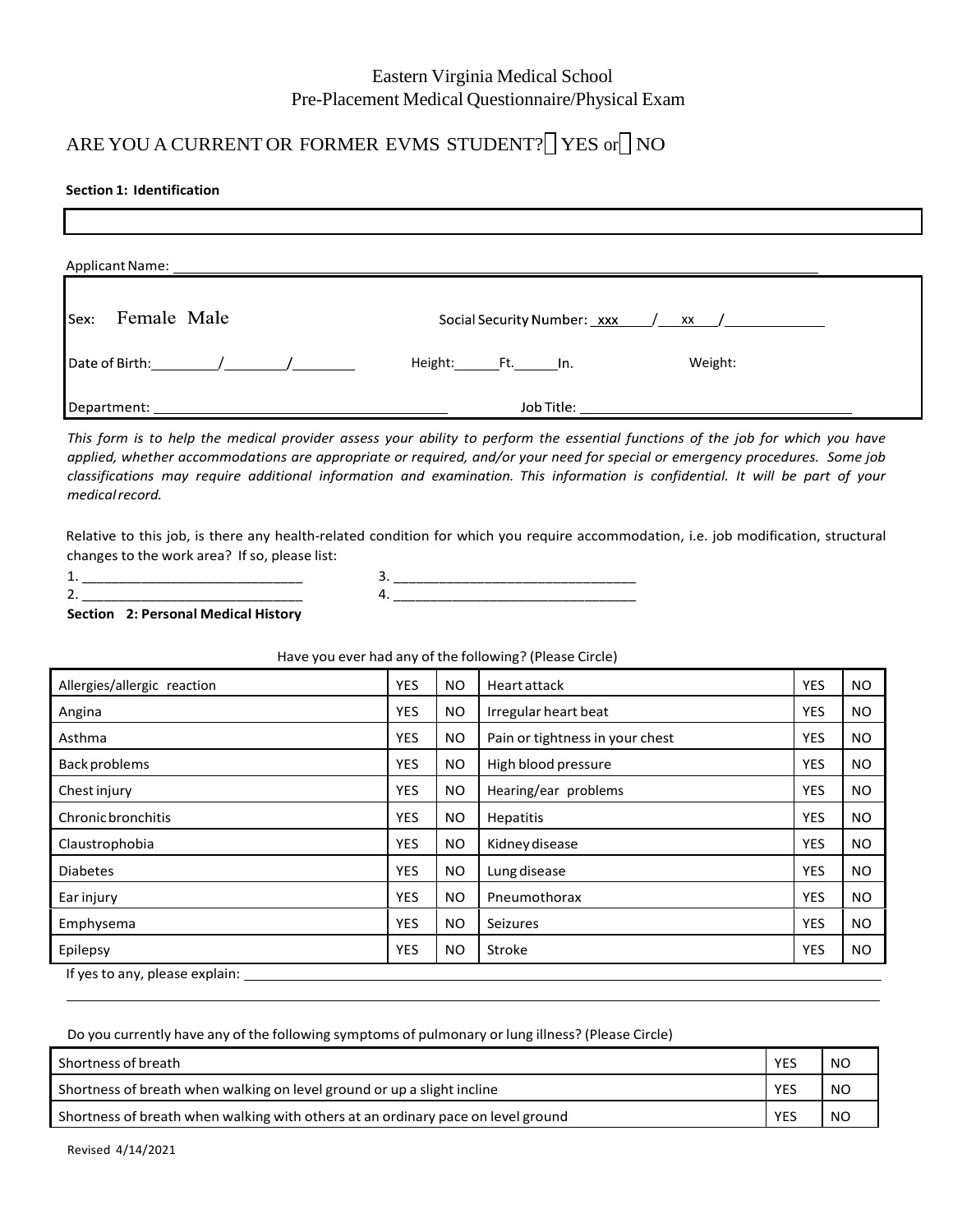| Have to stop for breath when washing or dressing yourself              | <b>YES</b> | NO |  |  |
|------------------------------------------------------------------------|------------|----|--|--|
| Coughing that produces phlegm (thick sputum)                           |            |    |  |  |
| Coughing that wakes you up early in the morning                        | <b>YES</b> | NO |  |  |
| Coughing that occurs mostly when you are lying down                    | <b>YES</b> | NO |  |  |
| Coughing up blood in the last month                                    | <b>YES</b> | NO |  |  |
| Wheezing                                                               | <b>YES</b> | NO |  |  |
| Chest pain when you breathe deeply                                     | <b>YES</b> | NO |  |  |
| Any other symptoms that you think may be related to breathing problems |            |    |  |  |
| If yes to any, please explain:                                         |            |    |  |  |

## Do you currently have any of the following musculoskeletal problems? (Please Circle)

| Weakness in any of your arms, legs, or feet                         | <b>YES</b> | <b>NO</b> |
|---------------------------------------------------------------------|------------|-----------|
| Back pain                                                           | <b>YES</b> | <b>NO</b> |
| Difficulty fully moving your arms or legs                           | <b>YES</b> | <b>NO</b> |
| Pain or stiffness when you lean forward or backward at the waist    | <b>YES</b> | <b>NO</b> |
| Difficulty moving your head up and down or side to side             | <b>YES</b> | <b>NO</b> |
| Difficulty bending at the knees                                     | <b>YES</b> | <b>NO</b> |
| Difficulty squatting to the ground                                  | <b>YES</b> | <b>NO</b> |
| Difficulty climbing a ladder or stairs carrying more than 25 pounds | <b>YES</b> | <b>NO</b> |
| Any other muscle or skeletal problem                                | <b>YES</b> | <b>NO</b> |

If yesto any, please explain:

List any hospitalizations you have had, reason, and date:

Have you ever been injured or exposed at a previousjob? (Exposure includes, but is not limited to, blood/body fluid exposures, hazardous material/chemical spills, infectious disease exposures, etc.) If so, please list:

Has your physical activity been restricted or have you lost time from work during the past five years? If so, please explain: \_\_\_\_\_\_\_\_\_\_\_\_\_\_\_\_\_\_\_\_\_\_\_\_\_\_\_\_\_\_\_\_\_\_\_\_\_\_\_\_\_\_\_\_\_\_\_\_\_\_\_\_\_\_\_\_\_\_\_\_\_\_\_\_\_\_\_\_\_\_\_\_\_\_

#### **Section 3: Allergies and Exposures**

Have you ever had a reaction, allergy, or sensitivity to any drugs (such as codeine or penicillin), food, plants, chemicals, or latex?

| Have you ever worked with any of the following? (Please Circle) |            |                |                                |            |           |  |  |  |  |
|-----------------------------------------------------------------|------------|----------------|--------------------------------|------------|-----------|--|--|--|--|
| <b>Anesthetic gases</b>                                         | <b>YES</b> | <b>NO</b>      | Lasers                         | <b>YES</b> | <b>NO</b> |  |  |  |  |
| Antineoplastic/cytotoxic drugs                                  | <b>YES</b> | N <sub>O</sub> | Lead                           | <b>YES</b> | <b>NO</b> |  |  |  |  |
| Asbestos                                                        | <b>YES</b> | N <sub>O</sub> | Pesticides                     | <b>YES</b> | <b>NO</b> |  |  |  |  |
| Ethylene oxide                                                  | <b>YES</b> | <b>NO</b>      | Radiation/radioactive material | <b>YES</b> | <b>NO</b> |  |  |  |  |
| Formaldehyde                                                    | <b>YES</b> | N <sub>O</sub> | Animal dander                  | <b>YES</b> | <b>NO</b> |  |  |  |  |
| Glutaraldehyde (Cidex)                                          | <b>YES</b> | <b>NO</b>      | Any other substances           | <b>YES</b> | <b>NO</b> |  |  |  |  |

Have you ever worked with any of the following? (Please Circle)

Revised 4/14/2021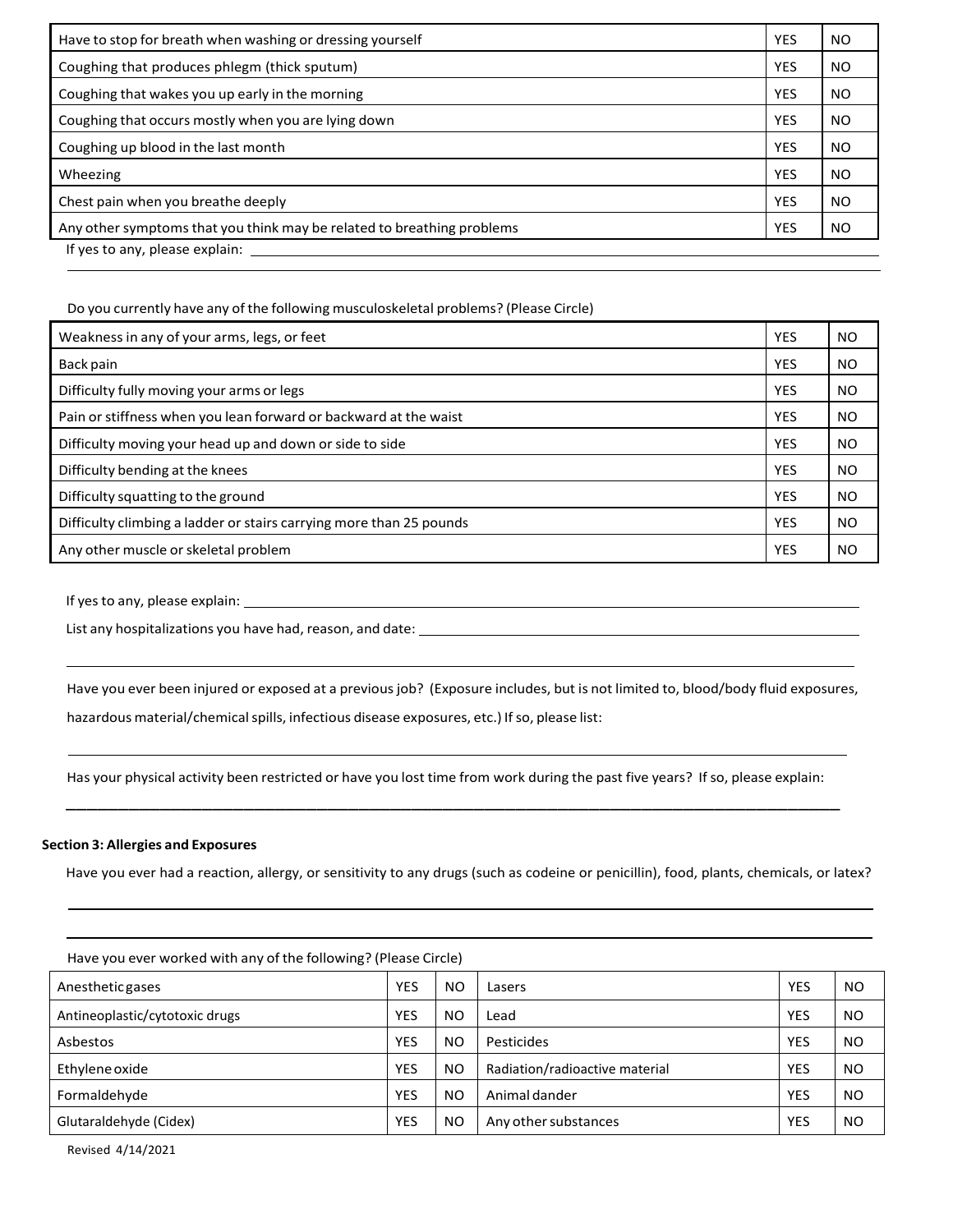#### **Section 4: Hearing and Vision**

Do you currently have any of the following hearing or vision problems? (Please Circle)

| Difficulty hearing                                                    | <b>YES</b> | N <sub>O</sub> | Near Sighted                                                             | <b>YES</b> | N <sub>O</sub> |
|-----------------------------------------------------------------------|------------|----------------|--------------------------------------------------------------------------|------------|----------------|
| Wearing a hearing aid                                                 | <b>YES</b> | N <sub>O</sub> | <b>Far Sighted</b>                                                       | YES        | N <sub>O</sub> |
| Have you ever had injury to your ears, including<br>a broken eardrum? | <b>YES</b> | NO.            | Have you ever lost vision in either eye<br>(temporarily or permanently)? | <b>YES</b> | N <sub>O</sub> |
| Any other hearing or ear problems?                                    | <b>YES</b> | NO.            | Any other vision or eye problems?                                        | YES        | N <sub>O</sub> |
| Color blind                                                           | YES        | NO.            | Do you wear contact lenses or glasses?                                   | YES        | N <sub>O</sub> |

If yes to any, please explain: <u>contained</u>

When was your last eye exam?

**Section 5: Respirators** Applies to anyone that may have to wear a respirator to perform certain tasks, i.e., TB protection, organic vapor protection, etc.

Have you used a respirator? Yes \_\_\_\_\_\_\_ No \_\_\_\_\_\_

If you have used a respirator, have you ever had any of the following problems? (Please Circle)

| Eye irritation                                                  | <b>YES</b> | <b>NO</b>      |
|-----------------------------------------------------------------|------------|----------------|
| Skin allergies or rash                                          | <b>YES</b> | N <sub>O</sub> |
| Anxiety                                                         | <b>YES</b> | N <sub>O</sub> |
| General weakness or fatigue                                     | <b>YES</b> | N <sub>O</sub> |
| Any other problem that interferes with your use of a respirator | <b>YES</b> | N <sub>O</sub> |
| Any other muscle or skeletal problem                            | <b>YES</b> | <b>NO</b>      |

If yesto any, please explain:

### **Section 6: TB Risk Assessment**

The CDC recommends that a TB risk assessment be a part of baseline TB screening for Health Care Workers. This helps in interpreting results.

1. Temporary or permanent residence (for ≥1 month) in a country with a high TB rate (i.e., any country other than Australia, Canada, New Zealand, the United States, and those in western or northern Europe)

Or

2. Current or planned immunosuppression, including human immunodeficiency virus infection, receipt of an organ transplant, treatment with a TNF-alpha antagonist (e.g., infliximab, etanercept, or other), chronic steroids (equivalent of prednisone ≥15 mg/day for ≥1 month), or other immunosuppressive medication (Abbreviation: TNF = tumor necrosis factor).

Or

3. Close contact with someone who has had infectious TB disease since the last TB test

|  | Do you<br>any of the<br><b>risks</b><br>above<br>have | <b>VEC</b><br>-- | <b>NC</b> | : factor :<br>It yes<br>risk<br>which | . . |  |  |
|--|-------------------------------------------------------|------------------|-----------|---------------------------------------|-----|--|--|
|--|-------------------------------------------------------|------------------|-----------|---------------------------------------|-----|--|--|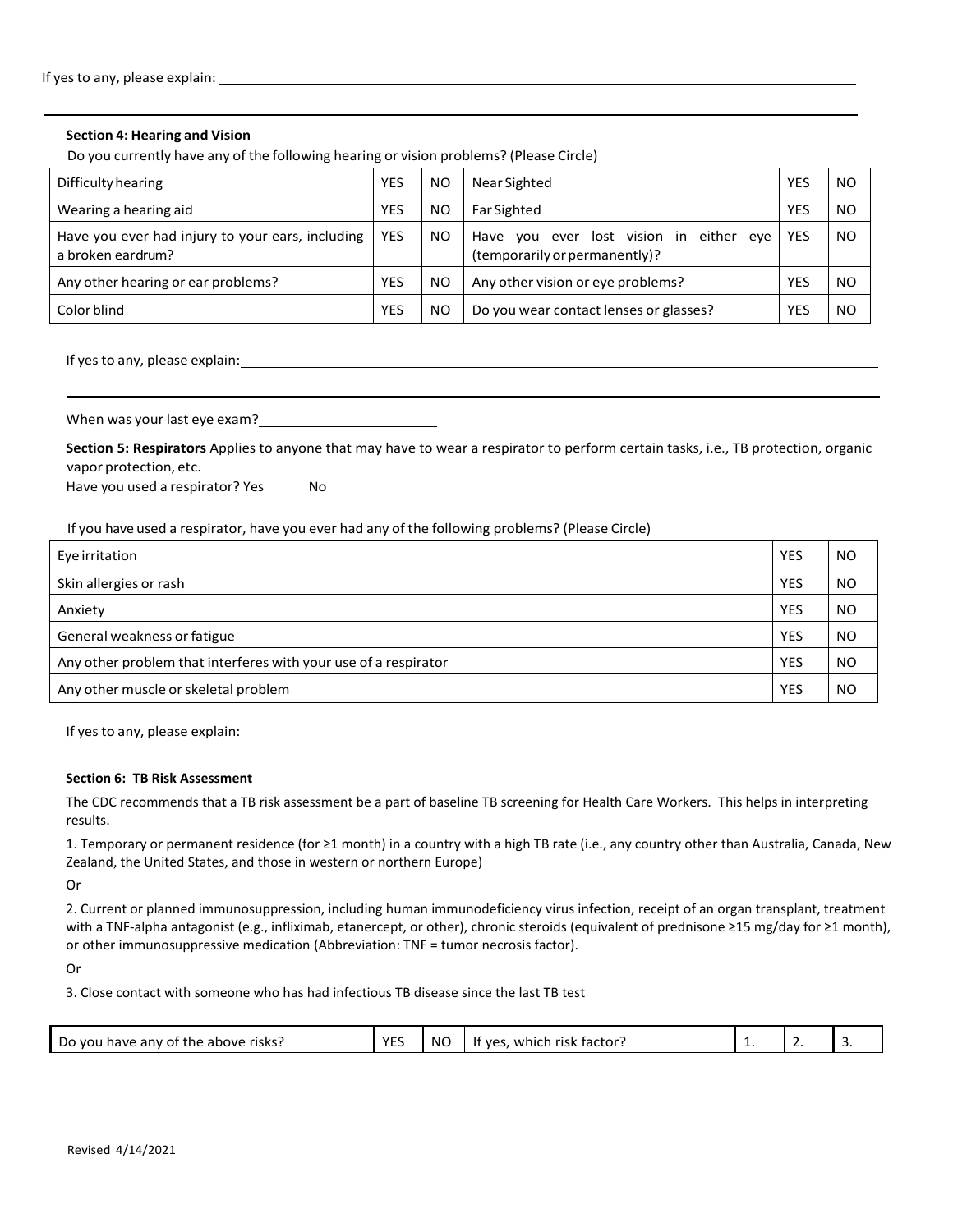#### **Section 7: Medications**

Are you are currently taking medicationsfor any of the following conditions? (Please Circle)

| Breathing or lung problems     | <b>YES</b> | N <sub>O</sub> | Heart trouble | <b>YES</b> | <b>NO</b> |
|--------------------------------|------------|----------------|---------------|------------|-----------|
| Blood pressure                 | <b>YES</b> | N <sub>O</sub> | Seizures      | YES        | <b>NO</b> |
| If yes to any, please explain: |            |                |               |            |           |

List other medications that you currently taking: \_\_\_\_\_\_\_\_\_

Do you take any medications or have any medical conditions to disclose in case of a medical emergency?

Do you take medications before or during work, which you believe could affect your physical or mental function or performance? (If yes, please list:

Do you have any other health problems, concerns, or limitations?

Privacy Statement: The information contained in this form is strictly confidential and is kept only in Eastern Virginia Medical School Occupational Health. The Medical Director, the Occupational Health staff, or the treating Physician without your express consent may only view the contents of this file. Your records will not be released without your consent unless mandated by regulatory or legal request.

I the undersigned, certify the above information to be true. I understand that my employment is contingent on a recommendation of Occupational Health regarding fitness for duty. Falsification of any information in this questionnaire may result in disciplinary action including termination of employment.

Applicant's Signature **Date** 

**Section 8:** Complete EVMS Immunization form and TB status. **IGRA REQUIRED unless not available.**

**Section 9:** Physical Examination by a physician, nurse practitioner or physician assistant within four (4) months prior to the program start date. Examinations performed by a first-degree relative or in-law will not be accepted.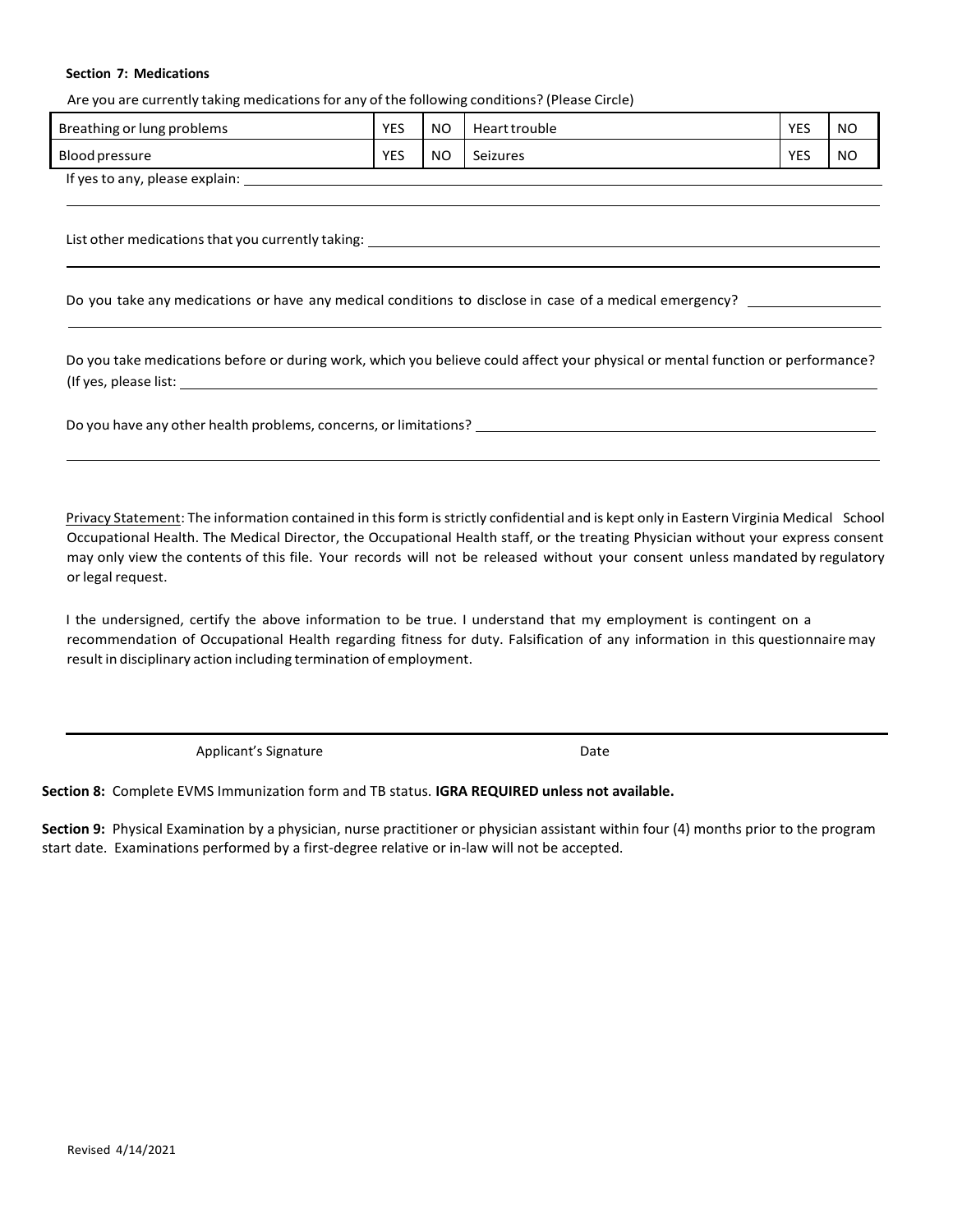|           | Date of Birth: ___________ Weight: ___________ lb. Height _____________ ft. _____________ in.                                                                                                                                                                                                                                            |                                       |  |  |
|-----------|------------------------------------------------------------------------------------------------------------------------------------------------------------------------------------------------------------------------------------------------------------------------------------------------------------------------------------------|---------------------------------------|--|--|
|           |                                                                                                                                                                                                                                                                                                                                          |                                       |  |  |
|           | Far Vision: Corrected                                                                                                                                                                                                                                                                                                                    | Near Vision: ______________ Corrected |  |  |
|           | Far Vision: Uncorrected   Near Vision: Uncorrected                                                                                                                                                                                                                                                                                       |                                       |  |  |
| Exam:     | Comment:                                                                                                                                                                                                                                                                                                                                 |                                       |  |  |
|           |                                                                                                                                                                                                                                                                                                                                          |                                       |  |  |
|           |                                                                                                                                                                                                                                                                                                                                          |                                       |  |  |
|           |                                                                                                                                                                                                                                                                                                                                          |                                       |  |  |
|           |                                                                                                                                                                                                                                                                                                                                          |                                       |  |  |
|           |                                                                                                                                                                                                                                                                                                                                          |                                       |  |  |
|           |                                                                                                                                                                                                                                                                                                                                          |                                       |  |  |
|           |                                                                                                                                                                                                                                                                                                                                          |                                       |  |  |
|           |                                                                                                                                                                                                                                                                                                                                          |                                       |  |  |
|           |                                                                                                                                                                                                                                                                                                                                          |                                       |  |  |
|           |                                                                                                                                                                                                                                                                                                                                          |                                       |  |  |
|           |                                                                                                                                                                                                                                                                                                                                          |                                       |  |  |
|           |                                                                                                                                                                                                                                                                                                                                          |                                       |  |  |
|           | Neurological Neurological Neurological Research Communications and the Neurological Research Communications and the Neurological Research Communications and the Neurological Research Communications and the Neurological Res                                                                                                           |                                       |  |  |
|           | <u>Design by the contract of the contract of the contract of the contract of the contract of the contract of the contract of the contract of the contract of the contract of the contract of the contract of the contract of the</u>                                                                                                     |                                       |  |  |
|           | Other contracts of the contract of the contract of the contract of the contract of the contract of the contract of the contract of the contract of the contract of the contract of the contract of the contract of the contrac                                                                                                           |                                       |  |  |
|           |                                                                                                                                                                                                                                                                                                                                          |                                       |  |  |
|           |                                                                                                                                                                                                                                                                                                                                          |                                       |  |  |
|           |                                                                                                                                                                                                                                                                                                                                          |                                       |  |  |
|           |                                                                                                                                                                                                                                                                                                                                          |                                       |  |  |
|           | Phone: $\qquad \qquad$ $\qquad$ $\qquad$ $\qquad$ $\qquad$ $\qquad$ $\qquad$ $\qquad$ $\qquad$ $\qquad$ $\qquad$ $\qquad$ $\qquad$ $\qquad$ $\qquad$ $\qquad$ $\qquad$ $\qquad$ $\qquad$ $\qquad$ $\qquad$ $\qquad$ $\qquad$ $\qquad$ $\qquad$ $\qquad$ $\qquad$ $\qquad$ $\qquad$ $\qquad$ $\qquad$ $\qquad$ $\qquad$ $\qquad$ $\qquad$ |                                       |  |  |
| Signature |                                                                                                                                                                                                                                                                                                                                          | Date                                  |  |  |
|           |                                                                                                                                                                                                                                                                                                                                          |                                       |  |  |